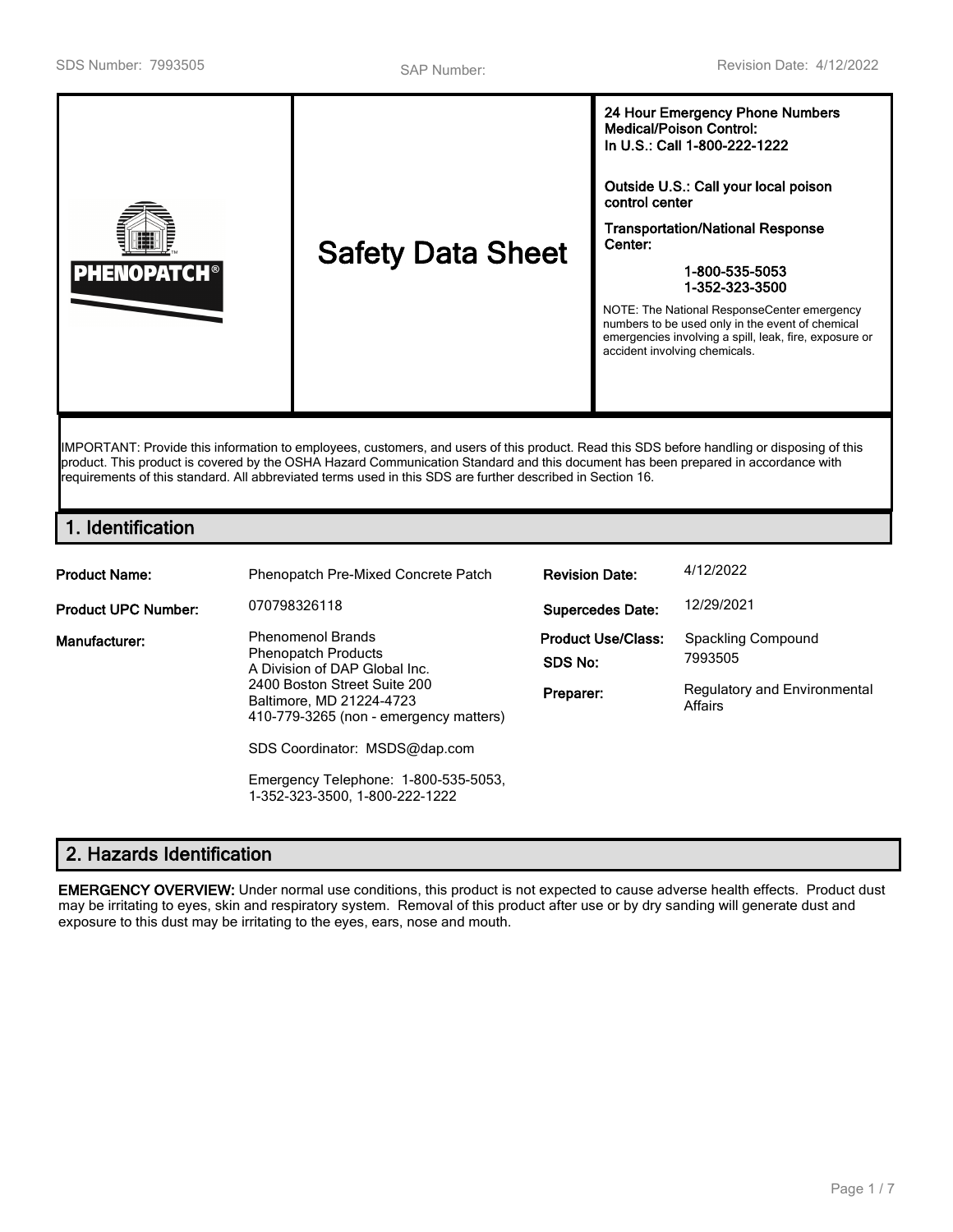# **GHS Classification** Acute Tox. 4 Inhalation, Carc. 1A, STOT RE 1, STOT SE 1

# **Symbol(s) of Product**



**Signal Word** Danger

#### **Possible Hazards**

24% of the mixture consists of ingredients of unknown acute toxicity

### **GHS HAZARD STATEMENTS**

| Acute Toxicity, Inhalation, category 4    | H332                                                                       | Harmful if inhaled.                                                                                                                                                                                                                                                                                                                                                                                            |  |  |
|-------------------------------------------|----------------------------------------------------------------------------|----------------------------------------------------------------------------------------------------------------------------------------------------------------------------------------------------------------------------------------------------------------------------------------------------------------------------------------------------------------------------------------------------------------|--|--|
| Carcinogenicity, category 1A              | H350                                                                       | May cause cancer.                                                                                                                                                                                                                                                                                                                                                                                              |  |  |
| STOT, single exposure, category 1         | H370                                                                       | Causes damage to organs. Classified Category 1 Substances that produced<br>significant toxicity in humans and evidence to produce significant toxicity with<br>single exposure. Cell death, adverse change in biochemistry, haematology or<br>urinalysis parameters, Central or peripheral nervous system and effects<br>senses. multifocal or diffuse necrosis, fibrosis or granuloma formation in<br>organs. |  |  |
| STOT, repeated exposure, category 1       | H372                                                                       | Causes damage to organs through prolonged or repeated exposure.                                                                                                                                                                                                                                                                                                                                                |  |  |
| <b>GHS LABEL PRECAUTIONARY STATEMENTS</b> |                                                                            |                                                                                                                                                                                                                                                                                                                                                                                                                |  |  |
| P201                                      |                                                                            | Obtain special instructions before use.                                                                                                                                                                                                                                                                                                                                                                        |  |  |
| P260                                      |                                                                            | Do not breathe dust/fume/gas/mist/vapours/spray.                                                                                                                                                                                                                                                                                                                                                               |  |  |
| P <sub>264</sub>                          | Wash thoroughly after handling.                                            |                                                                                                                                                                                                                                                                                                                                                                                                                |  |  |
| P271                                      | Use only outdoors or in a well-ventilated area.                            |                                                                                                                                                                                                                                                                                                                                                                                                                |  |  |
| P280                                      | Wear protective gloves/protective clothing/eye protection/face protection. |                                                                                                                                                                                                                                                                                                                                                                                                                |  |  |
| P304+P340                                 | IF INHALED: Remove person to fresh air and keep comfortable for breathing. |                                                                                                                                                                                                                                                                                                                                                                                                                |  |  |
| P308+P311                                 | IF exposed or concerned: Call a POISON CENTER/doctor/                      |                                                                                                                                                                                                                                                                                                                                                                                                                |  |  |
| P308+P313                                 | IF exposed or concerned: Get medical advice/attention.                     |                                                                                                                                                                                                                                                                                                                                                                                                                |  |  |
| P312                                      | Call a POISON CENTER or doctor/physician if you feel unwell.               |                                                                                                                                                                                                                                                                                                                                                                                                                |  |  |
| P321                                      | Specific treatment (see  on this label).                                   |                                                                                                                                                                                                                                                                                                                                                                                                                |  |  |
| P405                                      | Store locked up.                                                           |                                                                                                                                                                                                                                                                                                                                                                                                                |  |  |
| P501                                      |                                                                            | Dispose of contents/container.                                                                                                                                                                                                                                                                                                                                                                                 |  |  |
|                                           |                                                                            |                                                                                                                                                                                                                                                                                                                                                                                                                |  |  |

# **GHS SDS PRECAUTIONARY STATEMENTS**

P270 **Do no eat, drink or smoke when using this product.** Do no eat, drink or smoke when using this product.

# **3. Composition/Information on Ingredients**

| <b>Chemical Name</b> | CAS-No.     | Wt. % GHS Symbols      | <b>GHS Statements</b> |
|----------------------|-------------|------------------------|-----------------------|
| Quartz               | 14808-60-7  | 30-60 GHS07-GHS08      | H332-350-370-372      |
| Limestone            | 1317-65-3   | 10-30 No Information   | No Information        |
| Clay                 | 1332-58-7   | 1-5 No Information     | No Information        |
| Titanium dioxide     | 13463-67-7  | 0.1-1.0 GHS07-GHS08    | H335-351              |
| Glycol ethers        | Proprietary | 0.1-1.0 No Information | No Information        |

The text for GHS Hazard Statements shown above (if any) is given in the "Other information" Section.

# **4. First-aid Measures**

**FIRST AID - INHALATION:** If you experience difficulty in breathing, leave the area to obtain fresh air. If continued difficulty is experienced, get medical attention immediately.

**FIRST AID - SKIN CONTACT:** Wash skin with soap and water for 15 minutes. Get medical aid if symptoms persist.

**FIRST AID - EYE CONTACT:** In case of contact, immediately flush eyes with large quantities of water for at least 15 minutes until irritation subsides. Get medical attention immediately.

**FIRST AID - INGESTION:** If swallowed, DO NOT INDUCE VOMITING. Get medical attention immediately.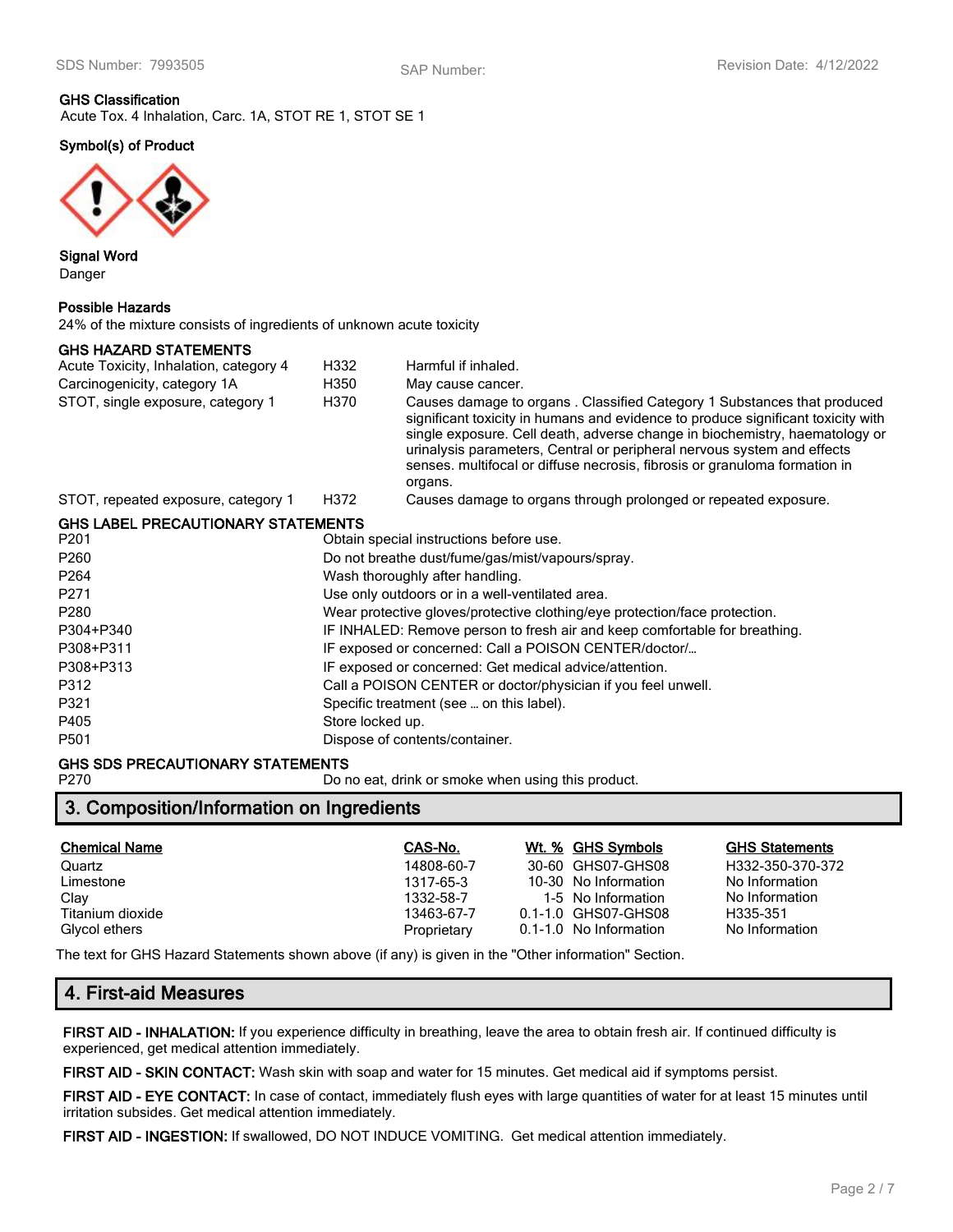## **5. Fire-fighting Measures**

#### **UNUSUAL FIRE AND EXPLOSION HAZARDS:** No Information

**SPECIAL FIREFIGHTING PROCEDURES:** Wear self-contained breathing apparatus pressure-demand (NIOSH approved or equivalent) and full protective gear. Use water spray to cool exposed surfaces.

**EXTINGUISHING MEDIA:** Alcohol Foam, Carbon Dioxide, Dry Chemical, Foam, Water Spray or Fog, Water

## **6. Accidental Release Measures**

#### **ENVIRONMENTAL MEASURES:** No Information

**STEPS TO BE TAKEN IF MATERIAL IS RELEASED OR SPILLED:** In case of spillage, absorb with inert material and dispose of in accordance with applicable regulations.

### **7. Handling and Storage**

**HANDLING:** KEEP OUT OF REACH OF CHILDREN!DO NOT TAKE INTERNALLY. Use only with adequate ventilation. Ensure fresh air entry during application and drying. Do not breathe dust. Removal of this product after use will result in the generation of Dust. If dry-sanded, exposure to dust may result in the build-up of material in eyes, ears, nose, and mouth which may cause irritation. While dry sanding, use of a NIOSH-approved dust mask is recommended. Wash thoroughly after handling.

**STORAGE:** Avoid excessive heat and freezing. Do not store at temperatures above 120 °F (49 °C). Store away from caustics and oxidizers. Keep containers tightly closed.

## **8. Exposure Controls/Personal Protection**

| <b>Ingredients with Occupational Exposure Limits</b> |                                                                                                                                                          |                       |                                                                          |                         |
|------------------------------------------------------|----------------------------------------------------------------------------------------------------------------------------------------------------------|-----------------------|--------------------------------------------------------------------------|-------------------------|
| <b>Chemical Name</b>                                 | <b>ACGIH TLV-TWA</b>                                                                                                                                     | <b>ACGIH-TLV STEL</b> | <b>OSHA PEL-TWA</b>                                                      | <b>OSHA PEL-CEILING</b> |
| Quartz                                               | $0.025$ mg/m3 TWA<br>respirable<br>particulate matter                                                                                                    | N.E.                  | $50 \mu g/m3$ TWA<br>Respirable<br>crystalline silica                    | N.E.                    |
| Limestone                                            | N.E.                                                                                                                                                     | N.E.                  | 15 mg/m3 TWA<br>total dust, 5 mg/m3<br><b>TWA respirable</b><br>fraction | N.E.                    |
| Clay                                                 | 2 mg/m3 TWA<br>particulate matter<br>containing no<br>asbestos and <1%<br>crystalline silica,<br>respirable<br>particulate matter                        | N.E.                  | 15 mg/m3 TWA<br>total dust, 5 mg/m3<br><b>TWA respirable</b><br>fraction | N.E.                    |
| Titanium dioxide                                     | $0.2$ mg/m $3$ TWA<br>nanoscale<br>respirable<br>particulate matter,<br>$2.5 \text{ mg/m}$ $3 \text{ TWA}$<br>finescale respirable<br>particulate matter | N.E.                  | 15 mg/m3 TWA<br>total dust                                               | N.E.                    |
| Glycol ethers                                        | N.E.                                                                                                                                                     | N.E.                  | N.E.                                                                     | N.E.                    |

**Further Advice: MEL = Maximum Exposure Limit OES = Occupational Exposure Standard SUP = Supplier's Recommendation Sk = Skin Sensitizer N.E. = Not Established**

#### **Personal Protection**



**RESPIRATORY PROTECTION:** When concentrations exceed the exposure limits specified, use of a NIOSH-approved dust, mist and fume respirator is recommended. Where the protection factor of the respirator may be exceeded, use of a full facepiece, supplied air, or Self Contained Breathing Apparatus (SCBA) may be necessary. If concentrations exceed the exposure limits specified, use of a NIOSH-approved supplied air respirator is recommended. Where the protection factor is exceeded, use of a Self Contained Breathing Apparatus (SCBA) may be necessary. Use an approved NIOSH/OSHA respirator if dry sanded. National Institute for Occupational Safety and Health (NIOSH) has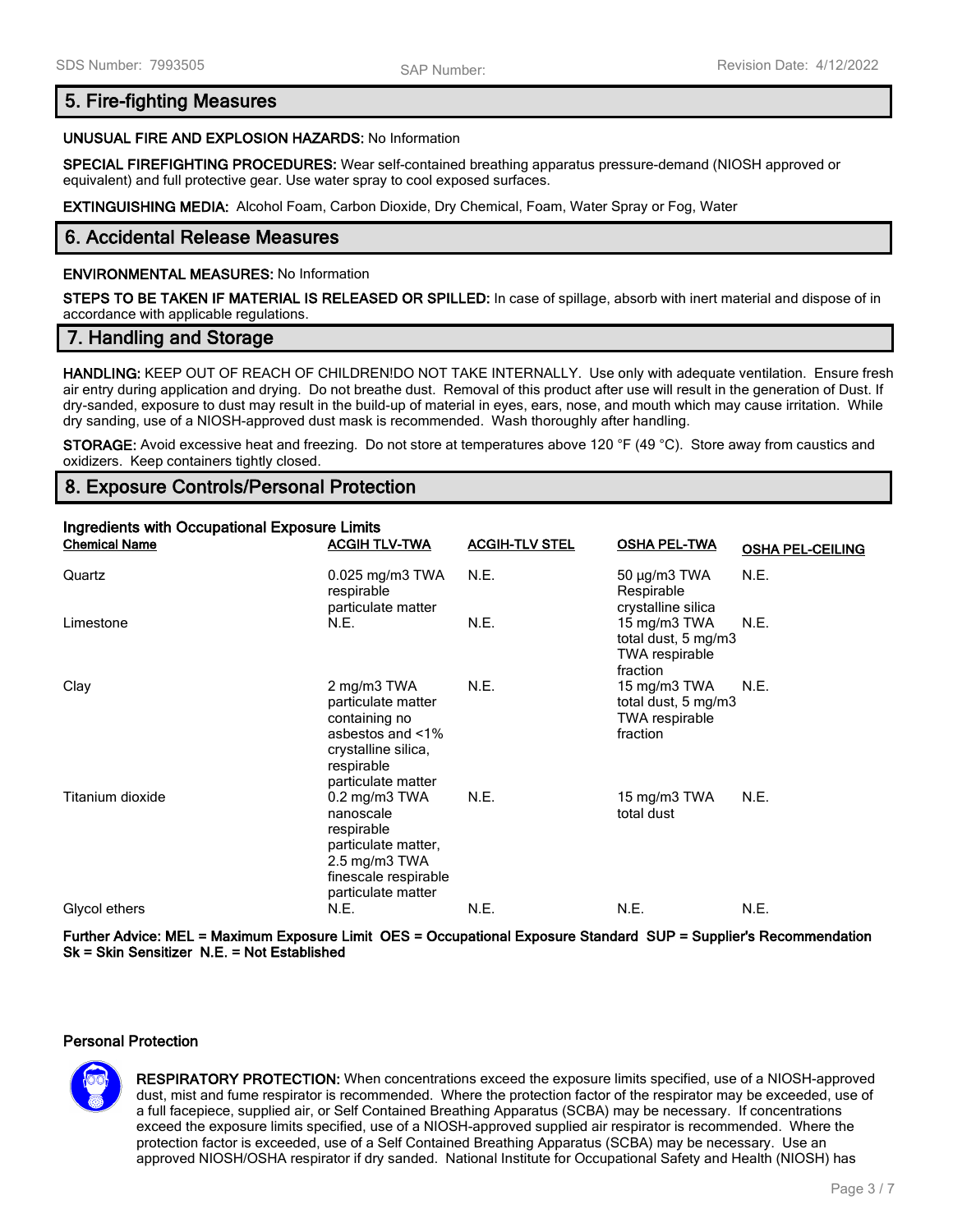recommended that the permissible exposure limit be changed to 50 micrograms respirable free silica per cubic meter of air (0.05 mg/m3) as determined by a full shift sample up to 10-hour work shift. A respiratory protection program that meets the OSHA 1910.134 and ANSI Z88.2 requirements must be followed whenever workplace conditions warrant a respirator's use.



**SKIN PROTECTION:** Wear protective gloves.



**EYE PROTECTION:** Safety glasses with side-shields.



**OTHER PROTECTIVE EQUIPMENT:** Not required under normal use.



**HYGIENIC PRACTICES:** Remove and wash contaminated clothing before re-use.

# **9. Physical and Chemical Properties**

| Appearance:                    | Gray                        |
|--------------------------------|-----------------------------|
| Odor:                          | Slight                      |
| Density, g/cm3:                | $1.84 - 1.86$               |
| Freeze Point, °C:              | <b>Not Established</b>      |
| <b>Solubility in Water:</b>    | Not Established             |
| Decomposition Temperature, °C: | <b>Not Established</b>      |
| Boiling Range, °C:             | 100 - 100                   |
| Minimum Flash Point, °C:       | 100                         |
| <b>Evaporation Rate:</b>       | Slower Than n-Butyl Acetate |
| <b>Vapor Density:</b>          | <b>Heavier Than Air</b>     |
| <b>Combustible Dust:</b>       | Does not support combustion |

- **Physical State:** Paste **Odor Threshold:** Not Established **pH: between** 7.0 and 12.0 **Freedige Point Preeze Control Control Press**<br>**Partition Coeff.. n-octanol/water:** Not Established **Partition Coeff., n-octanol/water: Explosive Limits, %:** N.E. - N.E.<br> **Auto-Ignition Temperature, °C** Not Established **Auto-Ignition Temperature, °C Vapor Pressure, mmHg:** Not Established **Flash Method:** Seta Closed Cup **Flammability, NFPA:** Non-Flammable
- 

(See "Other information" Section for abbreviation legend) (If product is an aerosol, the flash point stated above is that of the propellant.)

# **10. Stability and Reactivity**

**STABILITY:** Stable under normal conditions.

**CONDITIONS TO AVOID:** Do not breathe dust. Avoid dust formation in confined areas. Excessive heat and freezing.

**INCOMPATIBILITY:** Incompatible with strong bases and oxidizing agents.

**HAZARDOUS DECOMPOSITION PRODUCTS:** Above 1450 degree C: SO2 and CaO.

# **11. Toxicological Information**

**EFFECT OF OVEREXPOSURE - INHALATION:** Prolonged, repeated, or high exposures may cause irritation to the respiratory tract (nose, mouth, mucous membranes). Dust from dry sanding may cause eye, skin, nose, throat and respiratory tract irritation.

**EFFECT OF OVEREXPOSURE - SKIN CONTACT:** Under normal use conditions, this product is not expected to cause adverse health effects. Prolonged or repeated contact with skin may cause mild irritation.

**EFFECT OF OVEREXPOSURE - EYE CONTACT:** Under normal use conditions, this product is not expected to cause adverse health effects. Direct eye contact may cause irritation. May cause eye irritation.

**EFFECT OF OVEREXPOSURE - INGESTION:** Under normal use conditions, this product is not expected to cause adverse health effects. Single dose oral toxicity is very low. Amounts ingested incidental to industrial handling are not likely to cause injury; however, ingestion of large amounts may cause injury. Ingestion may result in obstruction when material hardens.

#### **CARCINOGENICITY:** No Information

**EFFECT OF OVEREXPOSURE - CHRONIC HAZARDS:** The International Agency for Research on Cancer (IARC) has determined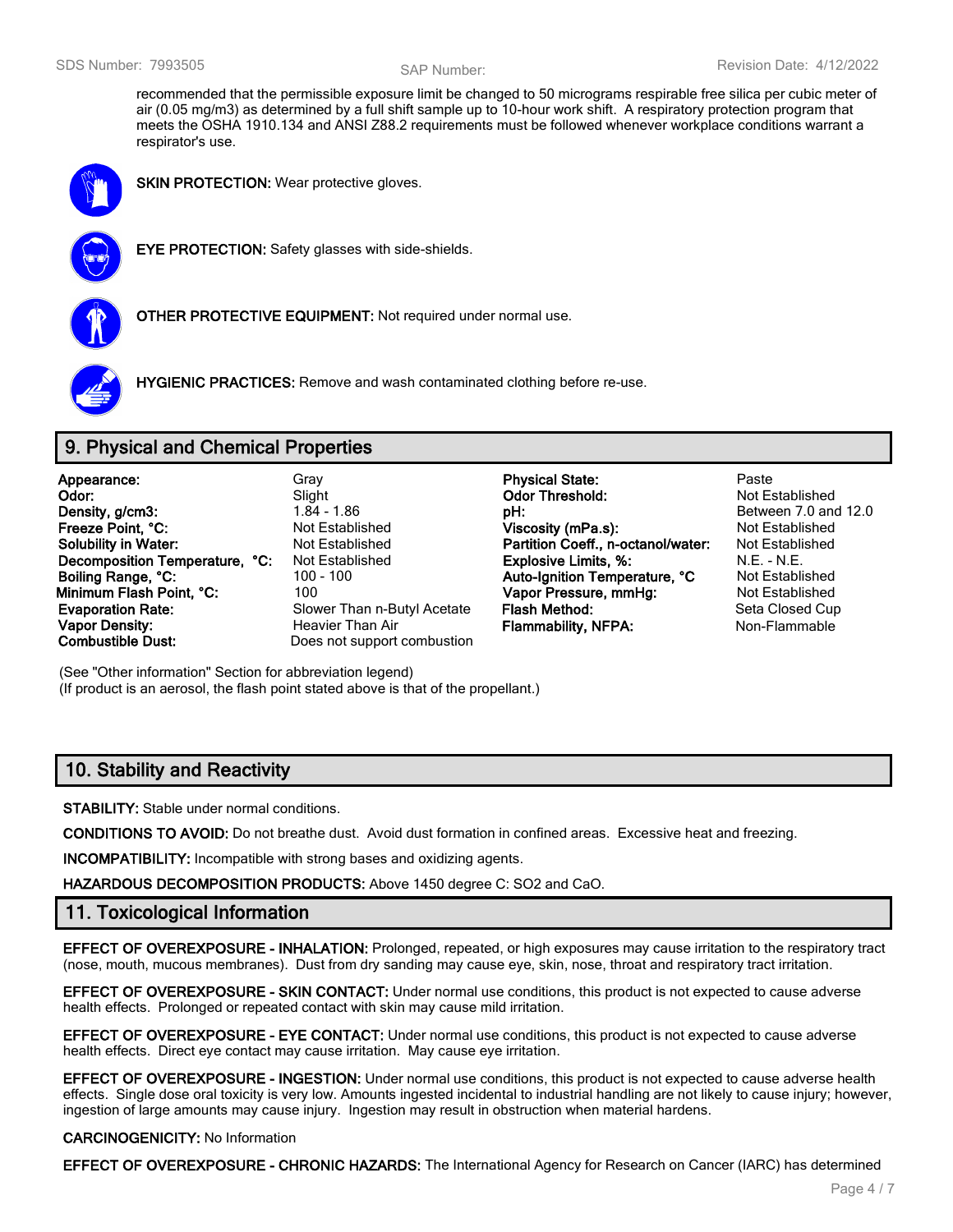that crystalline silica in the form of quartz or cristobalite that is inhaled from occupational sources is carcinogenic to humans (Group 1 carcinogenic to humans). Refer to IARC Monograph 68, Silica, Some Silicates and Organic Fibres (published in June 1997) in conjunction with the use of these materials. The National Toxicology Program (NTP) classifies respirable crystalline silica as "known to be a human carcinogen". Refer to the 9th Report on Carcinogens (2000). The American Conference of Governmental Industrial Hygienists (ACGIH) classifies crystalline silica, quartz, as a suspected human carcinogen (Group A2). Breathing dust containing respirable crystalline silica may not cause noticeable injury or illness even though permanent lung damage may be occurring. Inhalation of dust may have the following serious chronic health effects: Excessive inhalation of respirable dust can cause pneumoconiosis, a respiratory disease, which can result in delayed, progressive, disabling and sometimes fatal lung injury. Symptoms include cough, shortness of breath, wheezing, non-specific chest illness and reduced pulmonary function. Smoking exacerbates this disease. Individuals with pneumoconiosis are predisposed to develop tuberculosis. There is some evidence that breathing respirable crystalline silica or the disease silicosis is associated with an increased incidence of significant disease endpoints such as scleroderma (an immune system disorder manifested by fibrosis of the lungs, skin and other internal organs) and kidney disease. Prolonged or repeated inhalation of dust may cause lung damage. Constituents of this product include crystalline silica which ,if inhalable, may cause silicosis, a form of progressive pulmonary fibrosis. Inhalable crystalline silica is listed by IARC as a group I carcinogen (lung) based on sufficient evidence in occupationally exposed humans and sufficient evidence in animals. Crystalline silica is also listed by the NTP as a known human carcinogen. Constituents may also contain asbestiform or nonasbestiform tremolite or other silicates as impurities, and above de minimus exposure to these impurities in inhalable form may be carcinogenic or cause other serious lung problems.

**PRIMARY ROUTE(S) OF ENTRY:** Skin Contact, Inhalation, Eye Contact

## **Acute Toxicity Values**

**The acute effects of this product have not been tested. Data on individual components are tabulated below**

| CAS-No.<br>14808-60-7 | <b>Chemical Name</b><br>Quartz | Oral LD50<br>N.I. | Dermal LD50<br>N.I. | <b>Vapor LC50</b><br>N.I. |
|-----------------------|--------------------------------|-------------------|---------------------|---------------------------|
| 1317-65-3             | Limestone                      | 6450 mg/kg Rat    | N.I.                | N.I.                      |
| 1332-58-7             | Clav                           | >5000 mg/kg Rat   | >5000 mg/kg Rat     | N.I.                      |
| 13463-67-7            | Titanium dioxide               | >10000 mg/kg Rat  | >5000 mg/kg Rabbit  | $>$ 20 ma/L               |
| <b>SEQ548</b>         | Glycol ethers                  | N.I.              | N.I.                | N.I.                      |

N.I. = No Information

# **12. Ecological Information**

**ECOLOGICAL INFORMATION:** Ecological injuries are not known or expected under normal use.

## **13. Disposal Information**

**DISPOSAL INFORMATION:** This product does not meet the definition of a hazardous waste according to U.S. EPA Hazardous Waste Management Regulation, 40 CFR Section 261. Dispose as hazardous waste according to all local, state, federal and provincial regulations. State and Local regulations/restrictions are complex and may differ from Federal regulations. Responsibility for proper waste disposal is with the owner of the waste.

**STEPS TO BE TAKEN IF MATERIAL IS RELEASED OR SPILLED:** In case of spillage, absorb with inert material and dispose of in accordance with applicable regulations.

## **14. Transport Information**

| <b>DOT UN/NA Number:</b>                                       | N.A.                  |
|----------------------------------------------------------------|-----------------------|
| <b>DOT Proper Shipping Name:</b><br><b>DOT Technical Name:</b> | Not Regulated<br>N.A. |
| <b>DOT Hazard Class:</b>                                       | N.A.                  |
| <b>Hazard SubClass:</b>                                        | N.A.                  |
| <b>Packing Group:</b>                                          | N.A.                  |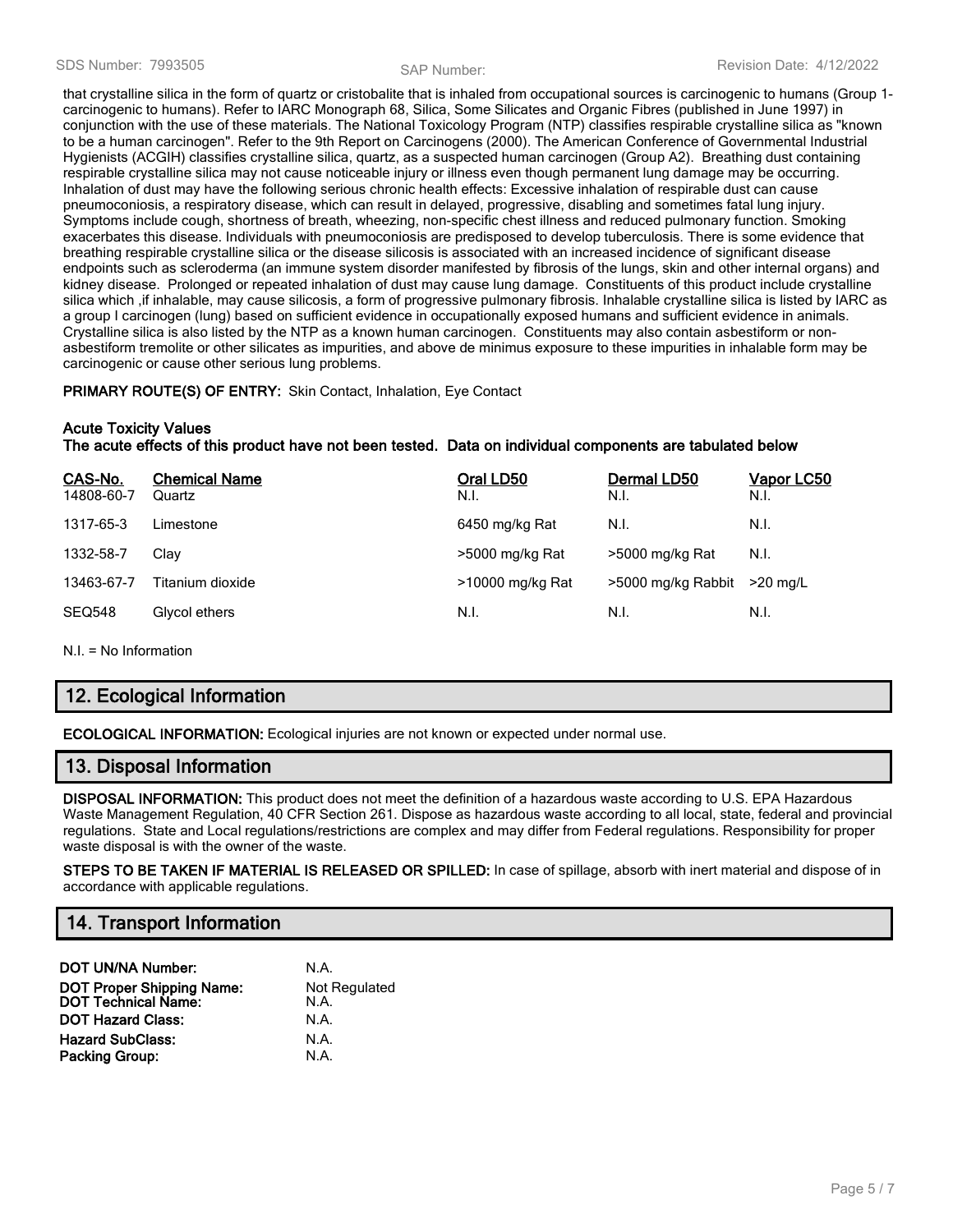## **15. Regulatory Information**

# **U.S. Federal Regulations:**

## **CERCLA - SARA Hazard Category**

This product has been reviewed according to the EPA 'Hazard Categories' promulgated under Sections 311 and 312 of the Superfund Amendment and Reauthorization Act of 1986 (SARA Title III) and is considered, under applicable definitions, to meet the following categories:

Carcinogenicity, Acute Toxicity (any route of exposure), Specific target organ toxicity (single or repeated exposure)

#### **SARA SECTION 313:**

This product contains the following substances subject to the reporting requirements of Section 313 of Title III of the Superfund Amendment and Reauthorization Act of 1986 and 40 CFR part 372:

No Sara 313 components exist in this product.

#### **TOXIC SUBSTANCES CONTROL ACT:**

All ingredients in this product are either on TSCA inventory list, or otherwise exempt. This product contains the following chemical substances subject to the reporting requirements of TSCA 12(B) if exported from the United States:

No TSCA 12(b) components exist in this product.

# **16. Other Information**

| <b>Revision Date:</b>                          |                      | 4/11/2022                                                                                                                                                                                                                                                   | <b>Supersedes Date:</b>     | 12/29/2021 |
|------------------------------------------------|----------------------|-------------------------------------------------------------------------------------------------------------------------------------------------------------------------------------------------------------------------------------------------------------|-----------------------------|------------|
| Reason for revision:                           |                      | Substance Hazard Threshold % Changed<br>Substance and/or Product Properties Changed in Section(s):<br>01 - Product Information<br>08 - Exposure Controls/Personal Protection<br>Substance Regulatory CAS Number Changed<br>Substance Hazardous Flag Changed |                             |            |
| Datasheet produced by:<br><b>HMIS Ratings:</b> |                      | <b>Regulatory Department</b>                                                                                                                                                                                                                                |                             |            |
| Health:                                        | <b>Flammability:</b> | <b>Reactivity:</b>                                                                                                                                                                                                                                          | <b>Personal Protection:</b> |            |
| $2^*$                                          | 0                    | 0                                                                                                                                                                                                                                                           | х                           |            |

**VOC Less Water Less Exempt Solvent, g/L:** 36.9

**VOC Material, g/L:** 26

**VOC as Defined by California Consumer Product Regulation, Wt/Wt%:** 0.55

**VOC Actual, Wt/Wt%:** 1.4

#### **Text for GHS Hazard Statements shown in Section 3 describing each ingredient:**

| H332 | Harmful if inhaled.                                                                                                                                                                                                                                                                                                |
|------|--------------------------------------------------------------------------------------------------------------------------------------------------------------------------------------------------------------------------------------------------------------------------------------------------------------------|
| H335 | May cause respiratory irritation.                                                                                                                                                                                                                                                                                  |
| H350 | May cause cancer.                                                                                                                                                                                                                                                                                                  |
| H351 | Suspected of causing cancer.                                                                                                                                                                                                                                                                                       |
| H370 | Causes damage to organs. Classified Category 1 Substances that produced significant toxicity in humans<br>and evidence to produce significant toxicity with single exposure. Cell death, adverse change in<br>biochemistry, haematology or urinalysis parameters, Central or peripheral nervous system and effects |
| H372 | senses. multifocal or diffuse necrosis, fibrosis or granuloma formation in organs.<br>Causes damage to organs through prolonged or repeated exposure.                                                                                                                                                              |

**Icons for GHS Pictograms shown in Section 3 describing each ingredient:**